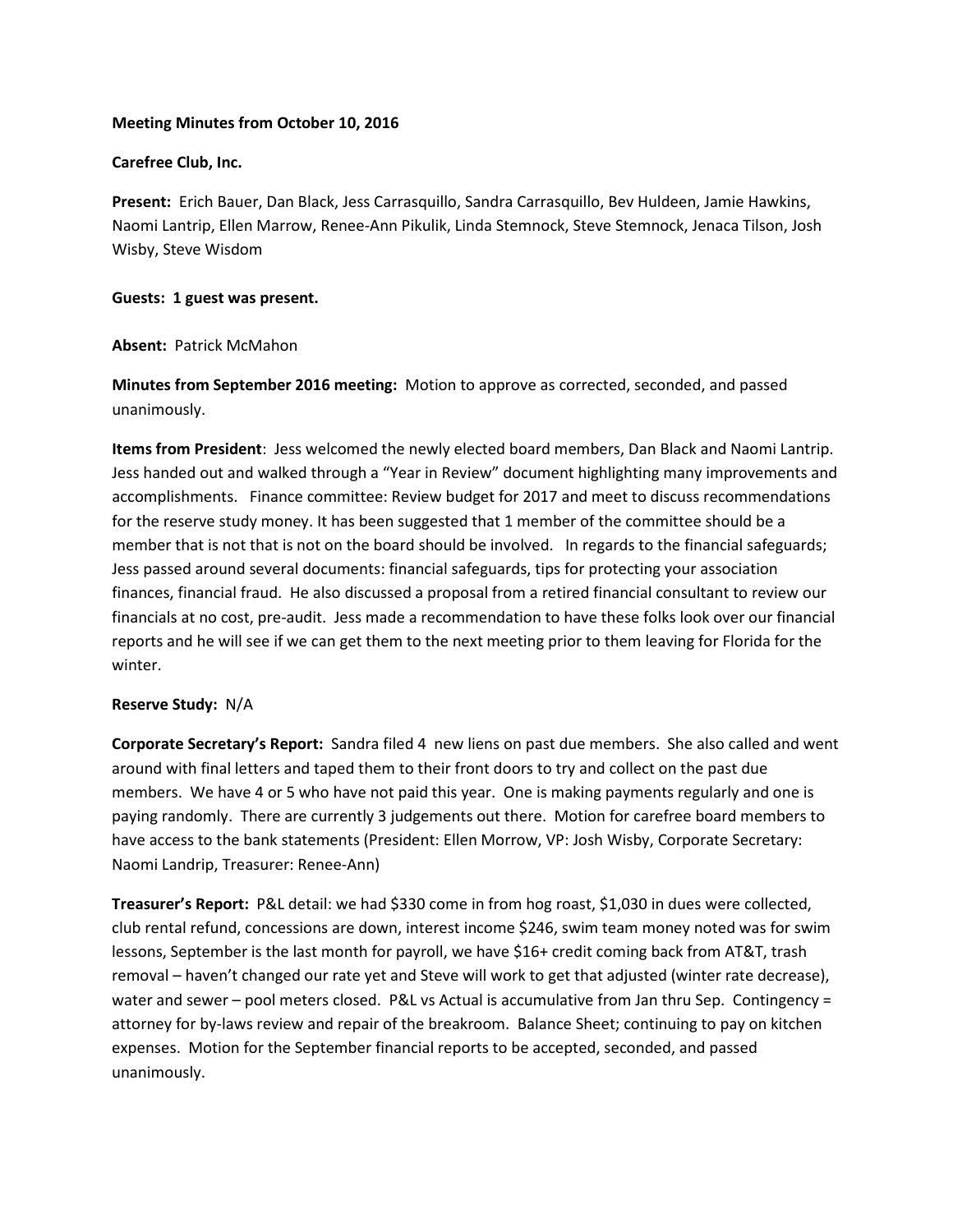### **Committee Reports**

**Pool:** Closing of the pool should be finished by the end of the month. Steve mentioned that smaller repairs could be done by end of year for the pool bathroom and concession lights and the pit for sump pump. He mentioned it should stay within budget.

# **Grounds:** N/A.

**Newsletter:** Jenaca mentioned that she is still looking for a replacement to write the newsletters.

**Clubhouse:** Steve reported that the Clubhouse Rentals were \$564 for this month. \$100 was paid toward the kitchen appliances and \$500 was paid toward the kitchen cabinets and counters. Steve purchased 800 more minutes for the cell phone. \$100 went toward repairs for the clubhouse restroom. Total expenses \$218+. Steve also mentioned that someone is bending the trash dumpster bar to get the lid up and is disposing of carpet and carpet pads for the past 3 weeks. Steve asked if there is a more secure dumpster that we can look into getting and discussed if using a fake camera or trail/nature camera would help to deter people from tampering with the dumpster.

**Website:** Erich posted the newsletter and current minutes through August.

**Swim Team**: Closed for the winter. Erich has the security system and plans to get that installed for the guard room to protect the electronic equipment.

**Activities:** Bev mentioned that a few men joined the Colts football game at the clubhouse. She said they had a great night for chick flick; 6 to 7 women attended. On October  $1^{st}$ , a Dad and Daughter came for pizza/movie night. Bev opened it up for coffee and conversation on Thursdays, but no one showed. Erich suggested maybe taking photos of events to post on the website. It was decided to start doing that for the summer party and hog roast. Future activities possibly in the works: November  $3<sup>rd</sup>/spa$ night, November 5<sup>th</sup>/ornament luncheon, December 1<sup>st</sup>/coffee and conversation, December 3<sup>rd</sup>/cookie exchange – Bev encouraged all members to participate and possibly caroling to some neighbors (would need to be 5pm or after). Bev has a neighbor that wants to rent clubhouse for canvas and wine night and wanted to know how the board felt about this type of activity.

**New Business:** Regarding the pole being installed on Fairview Rd, Verizon is the carrier but a third party would be installing the pole. A 2<sup>nd</sup> hearing is scheduled on October 25th at 6:00pm.

# **Seating of the officers/members:**

- Ellen offered to be President and a vote was taken; 13 yes/1 no.
- Josh and Dan offered to be VP and a vote was taken; Josh 8 yes/Dan 5, 1 for Patrick.
- Renee-Ann offered to continue to be Treasurer and a vote was taken; unanimous yes.